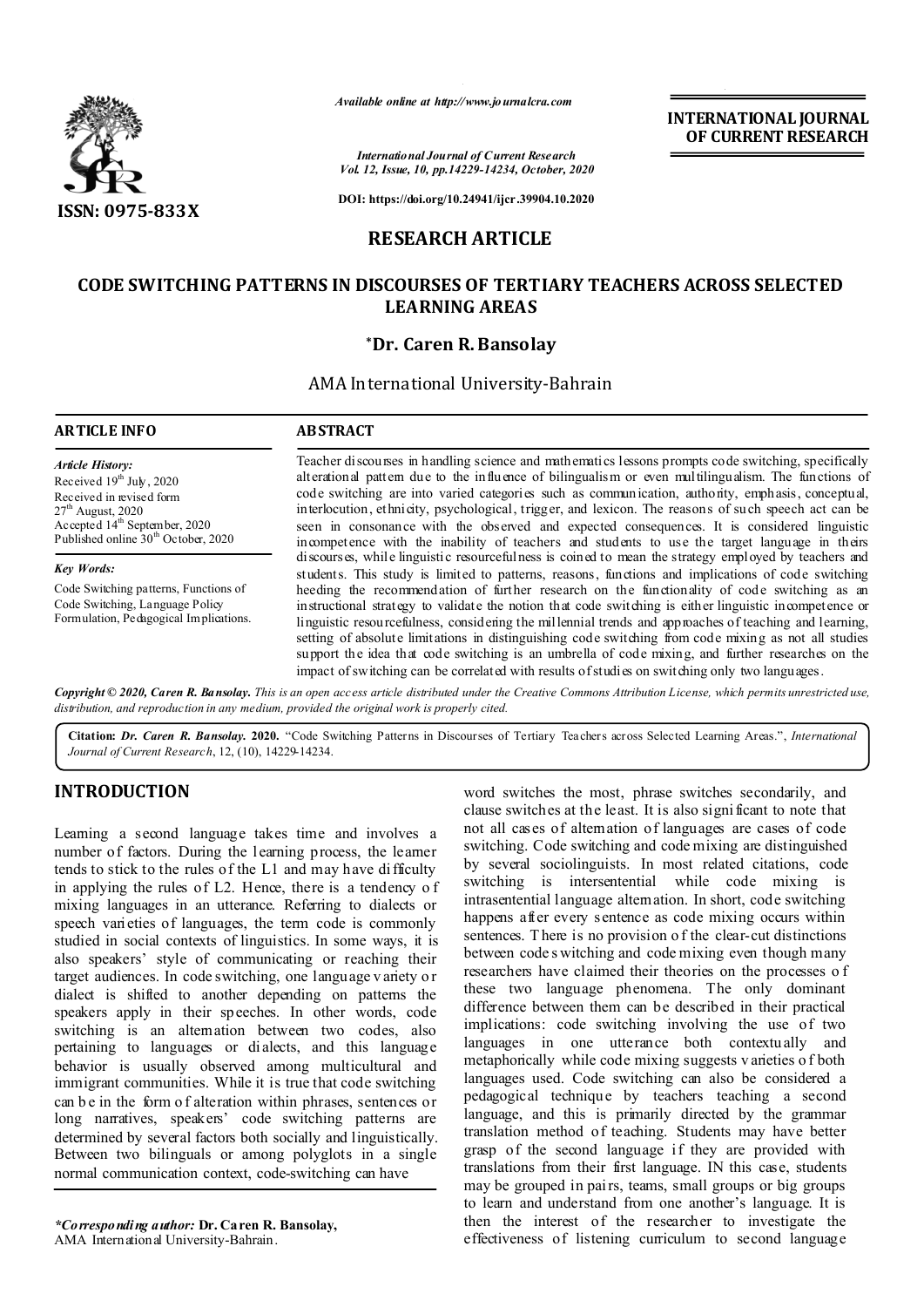learners; however, it is undeniably difficult to conduct such study in a short span of time and with limited sources. It is also even harder ho w to begin th e study, thus the researcher thought of starting from scratch, from the underlying principles of listening curriculum. On e of these p rinciples is listening competence, which the researcher believes to have an impact in the design of topics and activities in a listening class. Further, the researcher supports the idea that listening competence is affected namely by several attributes and behaviors of listeners in the process. Hence, this study is undertaken as an initial support to a wider investigation.

**Theoretical Framework:** This research is anchored on Discourse Theory by Gee (1996), Interlanguage Theory by Selinker (1972), and Social Interactionist Theory by Vygotsky (1934). This theory emphasizes that language is always used from a perspective and always occurs within a context. In understanding the meaning of sentences, clarity of thought and meaning is usually suggested by the surrounding texts so that readers will be able to comprehend, otherwise known as contextual context. In addition to the abovementioned th eories, Muysken (2000) pointed out three main code switching patterns common among multilingual communities. These patterns vary according to speakers' style and convenience and are classified into three: insertion, alternation and congruent lexicalization. Through *insertion* lexical items or the entire constituents from one language is inserted into the syntactical structure of another language including common insertions in the forms of nouns, noun phrases or adverbial phrases in some languages. For *alteration*, a change of base or matrix language and of the predominant lexicon occurs in between utterances or discourses, notwithstanding the structural compatibility or equivalence of languages involved in the switch processes. *Congruent lexicalization* (CL) allows two languages to share a grammatical structure filled lexically with elements from either language, thus is more likely to occur at points of grammatical coordination and subordination among structural elements like function words used in speeches. Such theory provides valuable insights into how learners acquire and use language as they interact with their peers and teachers whose English is their second language. It further suggests that instruction and erudition must be designed in ways that will suit the nature of ESL context, the learners, and the social implications. Prime consideration is devoted to learners' abilities, preparation, and attitudes towards a more effective teaching-learning situation. Moreover, the proponent of the theory sustains the idea that second language learning does not happen within strings of words and utterances alone but considers the process of learning and the context with which the learning takes place. Thus, there is a need to analyze the nature of the teaching and learning situation for the teacher to devise ways to enable students to learn meaningful and relevant target language which is the English language.

**Conceptual Framework:** Everyone experiences the diversity and dynamism of language. Whatever modifications and/or developments therein, the teacher as well as the students become a part of the adjustment. T hus, the knowledge and proficiency o f both are challenged. With the number of issues and concerns confronting the educational landscape particularly the teaching of Science and Mathematics in the Philippines, this analysis of code switching in the discourses of teachers in different Higher

Educational Institutes (HEIs) of two identified regions in the country heeds research interests. Since code switching has already b ecome a worldwide phenomenon, there is a need to study the rationale behind this occurrence using discourses of college classes. The interpersonal distance and interaction between t eachers and students in a language context become essential in the relevant circumstance considering the social context. Similarly, the nature of teaching and learning can be enhanced with the ideas and concepts that aim to be mutually understood, thus implying varied teaching methodologies useful for prevailing classroom and social context. The interlanguage system and the so cial interaction to realize this end is necessary in dissecting the pedagogical discourses, discourse analysis can be useful through written, visual and oral text analysis, hence giving more d epth to the texts when trying to understand the context.

Despite the plethora of recent researches focusing on language teaching, a closer and careful attention should be offered to address a number o f concerns. As a matter o f fact, it is a pedagogical necessity to reconcile issues in first language and second language learning especially when using code switching in the classroom of learners with diverse linguistic backgrounds. Switching in two languages can, in some ways, determine competence on the use of both languages, but it can also determine poor fluency or inability in one or both of the languages being spoken hence, switching happens. It is for this reason that this linguistic analysis on code switching is realized. The discourse theory is used in dissecting the types and patterns o f the classroom discourses of teachers and students and helps analyze the reasons and consequences of their language switches. On the other hand, the interlanguage and social interactionist theories strengthen the foundation in the analysis of the utterances to bring about the desired results of this study. Figure 1 illustrates the conceptual p aradigm o f this research. As shown in the figure, the researcher transcribed and analyzed the actual oral discourses of teachers in college classrooms of the di fferent identified HEIs in the country to determine the p attems, reasons, and effects of teachers' code switching, specifically to the students' learning. T he results were counter validated by the survey questionnaire, the focused group discussion, and the interview among the respondent teachers. Implications on language policy formulation and pedagogy were consequently identified.



**Figure 1. Conceptual paradigm of the study**

**Statement of the Problem:** The study dealt with the code switching patterns of the teachers' discourses in the different identified Higher Educational Institutes of two identified regions in the country. Specifically, this study sought to answer the following: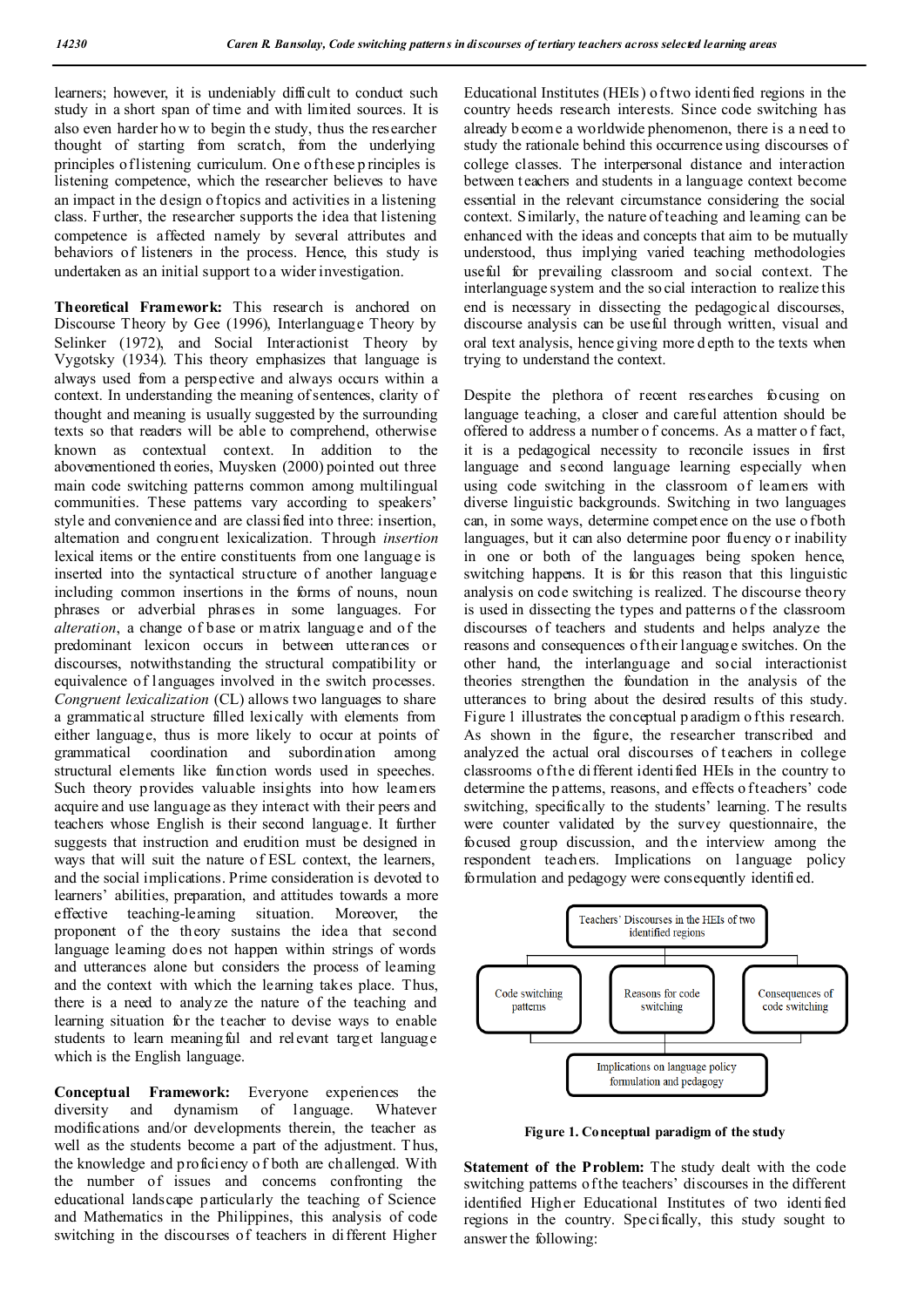- What are the reasons behind code switching in teacher discourses?
- What are the effects of code switching?
- How does code switching affect language policy formation and pedagogy?

## **METHODOLOGY**

This section presents the research design, population and locale o f the study, data collection procedure, data collection instruments and treatment of data.

**Research Design:** The descriptive method of research was used in the analysis. It is a fact finding study with adequate and accurate interpretation from ethnographic data collections. This descriptive method of research involved code switching patterns, reasons, consequences and implications to language policy formation and pedagogy.

**Population and Locale of the Study:** The subject respondents o f the study were all teachers from the identified higher education institutions. Half of the respondents handle science classes while the other half teaches mathematics. They were chosen to be the respondents of the study for the reason that both science and mathematics have complicated terms and conditions for teachers to explain, the English language was used as a medium of instruction.

**Data Collection Procedure:** Having been approved to conduct the study, the researcher recorded classroom interactions, conducted classroom observations and interviews with concerned teachers. Classes were observed thrice for the identification of code switching patterns; the first time for an informal observation, the second time for purposeful observation and the third time for purposive recording

**Treatment of Data:** To determine the patterns of code switching used by teachers in their discourses, discourse analysis was used. For the reasons and consequences of code switching speech act, frequency ranking is used after the data were properly transcribed, categorized and tabulated.

## **RESULTS**

## **CONCLUSIONS AND RECOMMENDATIONS**

This section presents the results, conclusions and recommendations.

## **Patterns of Code Switching**

Results of class observations revealed code switching patterns of teachers who are handling science and mathematics lessons, considering the discussed Muysken's (2000) three main code switching patterns found in transcribed speeches of teachers of identified higher education institutions especially belonging to multilingual communities. In general, majority of the transcribed discourses of teachers handling science and mathematics lessons follow alteration pattern, which specifically shows the typical patterns of intersentential code switching for discourse-organizational and rhetorical purposes. To mention, majority of the respondent teachers are fluent bilinguals if not multilinguals and that to an extent are able to

communicate provided the different degrees and levels of a second language use. Even those with irregular use of a second language are still able to use the s econd language for a considerable time and purposes.

For transcribed discourses if t eachers handling mathematics, majority of code switching occurred intersententially. Just like in the following tags:

**Teacher 1:** (On soil erosion) T oday, we'll be discussing all about erosion. Lahat ng mga bagay na may ay matatalakay natin ngayon. It sounds simple. Maraming bagay ang dapat nating malaman tungkol dito. And we will study them individually. Kailangan ninyong makinig nang mabuti. I don't want to repeat my explanation about the following concepts.

**Teacher 2:** (On brain processes) Do you know how many brain processes occur in a person's life span? Sino sa inyo nakakaalam? It's countless to say there are a lot of these processes every bit of time. Hindi madaling maunawaan ang mga ito kaya binigay kong takdang aralin sa inyo ang basahin ang tungkol dito. Let's start with the visionary process. Ano ito? Arlene, pakibasa mo ito. After reading, share to your classmates what you have understood from your readings at home.

**Teacher 3:** (On Newton's laws of motion) There are three laws of motion. Tatlo lang ang laws of motion na binigay ni Newton. The first law states that every object will remain at rest or in uniform motion in a straight line unless compelled to change its state by the action of an external force. Ito ay karaniwang tinatawag na inertia. The key point here is that if there is no net force acting on an object (if all the external forces cancel each other out ) then the object will maintain a constant velocity. Kung ang velocity ay zero, hindi gagalaw ang isang bagay. If an external force is applied, the velocity will change because of the force. Can you give your own examples? Gusto kong ang mga halimbawa ay nakikita nyo sa paligid.

Whereas, teachers handling mathematics lessons have phrasal alteration in most of their discourses as transcribed below:

**Teacher 1:** (On prime factorization) To factor a number is to break that number down into smaller parts. To find the prime factorization of a number, kelangan munang ibreak ang number down to its prime factors. May dalawang paraan in determining the prime factors of a number. I will demonstrate both methods, at gusto ko sabihin nyo what the best m ethod is. Dahil even number ang 24, the first prime number that can be factored out is a 2. This leaves us with 2 \* 12. Again, 12 is an even number, so we can factor out another 2, leaving us with 2 \* 2 \* 6. At dahil even din ang 6, pwede nating i-factor out a third two, leaving  $2 * 2 * 2 * 3$ .

**Teacher 2:** (On linear equations) This means that the only two things that we need to define a linear equation are where the pattern begins and what that pattern moves by. Ito ay magbibigay sa atin ng tinatawag na slopeintercept form of the linear equation,  $y = mx + b$ , kung saan ang m value is the slope, and the b value is the y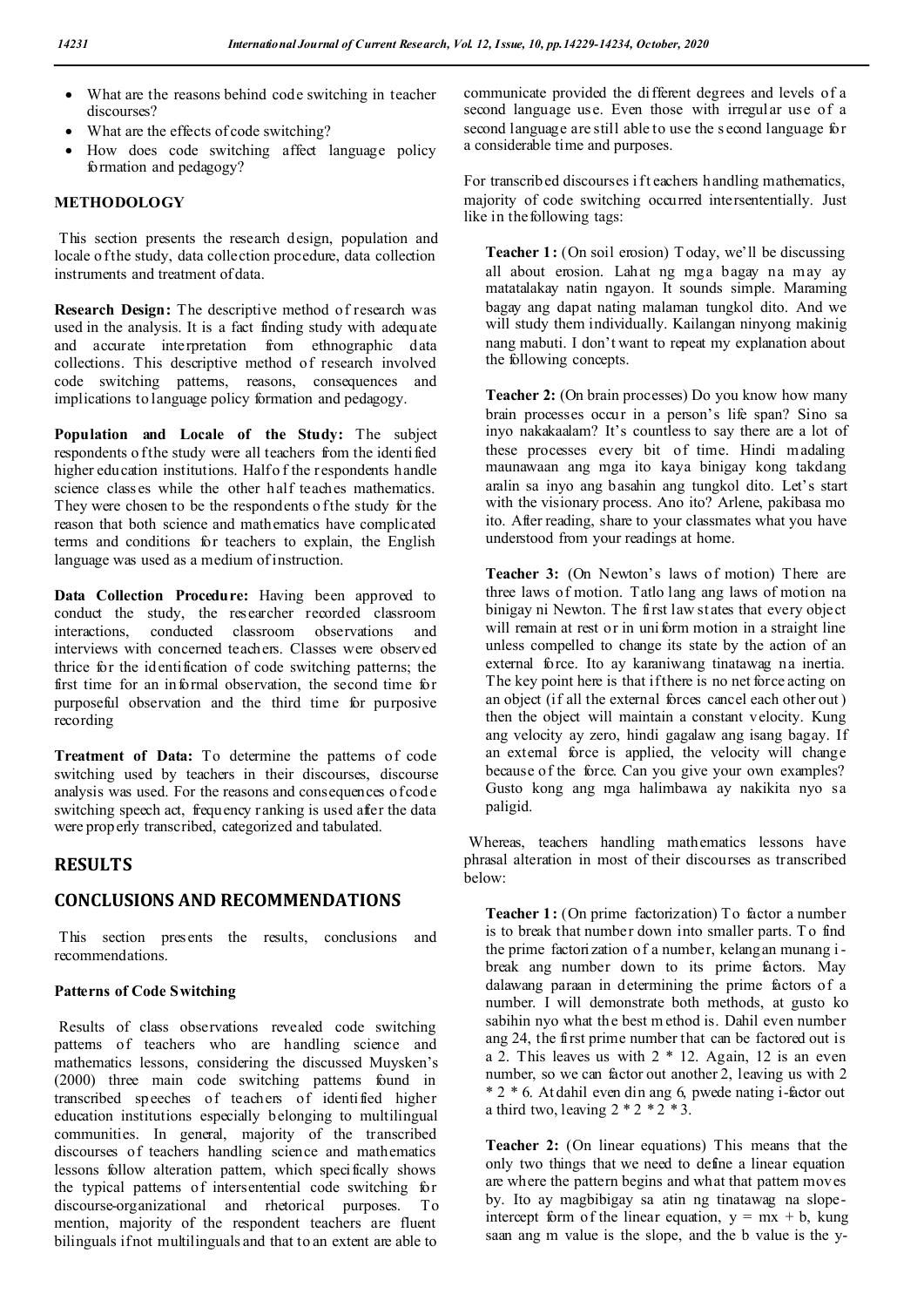intercept. Ang iba pang halimbawa nito, you could have y  $= 2x + 1$ ; you could have y = -3x; and you could have y =  $(2/3)x - 6$ . Sa bawat equation, the number in front of the x represents the slope, or the number that it's moving by. The number on the end represents where it begins, or the  $v$ -intercept. Kung walang number after ng  $x$ , nangangahulugan lang ito na ang y-intercept is zero.

**Teacher 3:** (On properties of function) Let's say meron tayong black box, and we're going to call this our function. Kung lagyan nating ng number 4, we might get out the number 8. Kung lagyan natin ng number 5, we might get out the number 16. For each number that you put in, say x, you'll get out another number, say y. Now, sometimes pwede naming maglagay ng two different numbers - let's say 4 and 22 - and get out the same number, say 39. Pero hindi pwedeng you put in one number and get two different numbers out. This may sound complex, pero ito ay kadalasang nangyayari. We can therefore say functions are fundamental to calculus, pero hindi natin namamalayan that we are using them s a totoong buhay. Formally, functions map a set o f numbers to another set of numbers

After breaking down the transcribed discourses, the intersentential code switching of teachers handling science lessons and the phrasal code switching of teachers handling mathematics lessons boil down to alteration; in other words, the modification of the codes or languages occurs intersententially and intrasententially, respectively. Hence, if alteration in the forms of sentences, phrases from both languages succeeds each other and switches in a long narrative, alterational code switching is obvious among several bilinguals.

## **Functions/Reasons of Code Switching**

Despite the differences in the teachers' responses, code switching is deemed necessary as a medium to convey both linguistic and social meanings. To avoid the overlapping reasons for code switching extended by the respondents, they are grouped into nine broader categories such as communication, authority, emphasis, conceptual, interlocution, trigger, ethnicity, psychological, and lexicon.

Through this millennial age, students seem to be reactive in learning concepts. Teachers, then, are faced with challenges as to how to handle their students' varying learning styles. By stabling codes in their discourses, students tend to remember and decode n ew codes easily giving their teachers the essence of establishing authority in dealing with new lessons. Similarly, authority comes with identity. Teachers switch codes to show identity with a group, as in the case o f some respondent teachers who would crack a joke in using the first language and give the punch line in the second language, not only because it was better said in the latter language but also to emphasize the fact that majority of the students in the classroom belong to the same minority group, with shared experiences and values. In like m anner, teachers switch codes to address a different audience, as when they intend to address students with diverse first language backgrounds.

While communication in the classroom occurs when there is an interaction between the stud ents and the teacher, code switching is a tool used by the teachers to induce more

interactive classroom. Imposing discipline in the classroom is one of the common problems identified by majority of the respondent teachers. Getting students to listen, interact and engage in classroom activities are oftentimes challenging for teachers. Simply, some teachers code switch in giving clearer instructions, presentations and discussions. In some classroom discussions, students are not confident enough to answer t eacher qu estions in straight English, so the extent of switching languages is relatively high, even with the teachers trying to get their students cooperate in the discussion. In this case, teachers do not impose the use of one language in the classroom, but as long as the students can express themselves by answering the questions, learning takes place definitely.

Generally, there are many technical concepts discussed in science and mathematics classes and th ey are relatively hard to explain for teachers as well as to be understood by the students. T hese technical concepts, when explained with the same language, remain complicated and confusing on the part of both teachers and students. For instance, a teacher wants to explain a linear equation concept by this*, "Shall we just check itong point na 1 ang value ng X and 2 is the value of y? Ito yung sinasabi ko kanina – the connection between the equations and unknowns. Naintindihan ba?"* 

By this kind of explanation, the number of technical and confusing words is reduced to only the concept being explained by using the language or code which is more familiar with the students, thus for easier and longer retention. Some teacher switch codes for the purpose o f emphasis of an idea. When teachers try to emphasize key concepts from their presentation and these concepts are seemingly complicated enough to be emphasi zed using one language, they have the tendency to opt to switch codes instead, and in doing so, the emphasized concepts semantically and pragmatically interpreted. Repetition of lines is also a form of emphasis. With habitual experience, language switching is observed in common phrases for greetings and partings, requests and commands, invitations, discourse markers and foremost expressions of gratitude.

Ethnicity draws its function from establishing authority; however, it is more on considering the cultural background and social context of the languages being switched instead o f the people involved. In other words, the process of code switching is defined by the nature and function of the languages involved. It is for a fact that in the Philippines, English and Filipino are the two main languages used in instruction, business, and entertainment, and in most facets of living. When these two languages are switched, people often coin the term *taglish* (mixture of T agalog and English), noting that Tagalog is a language variation of the Filipino language. Normally, Filipinos would opt to use *taglish* than switching English to other languages because Filipino language or other Philippine languages are innate to them, thus easier to switch from one language to another. As a matter of fact, in the month of August every year, Filipinos celebrate *Buwan ng Wika* to patronize the national language notwithstanding its diverse advocacy on communication, research, globalization and the like. However, English is more preferred by most speakers because o f its tenacity and simplicity. Chances are more people would adopt it as a coping mechanism or strategy.

In most cases of class observations and transcribed recordings, code switching happens in the process of interlocutions, or in conversations or dialogues of the teacher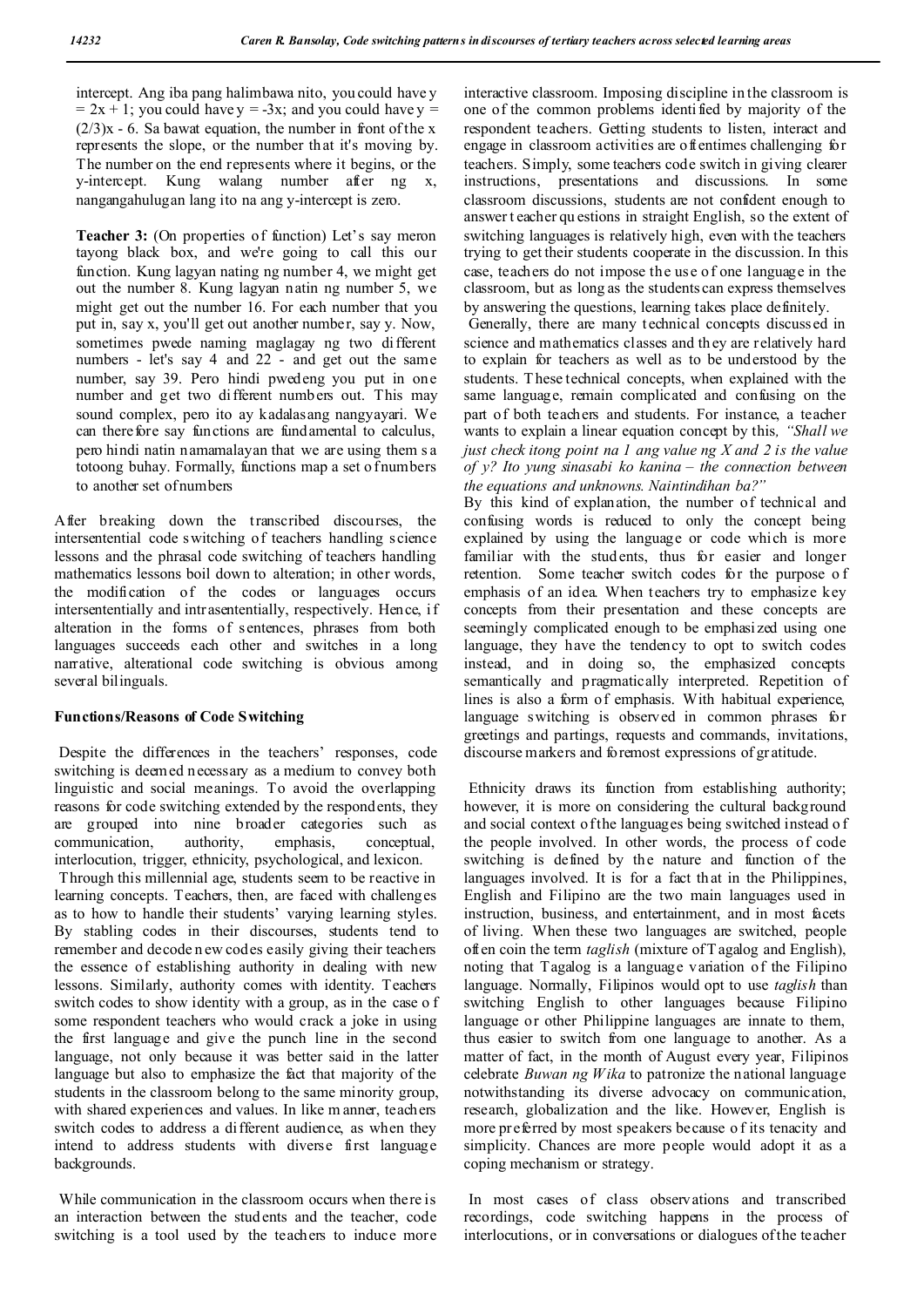and the students. Rare were there conversations with a single language in it; there were mostly inserted words from another language just like in the case of the following conversation in a mathematics lesson:

*Teacher: Look at the given problems here. Ano sa tingin mo ang best solution to solve them? Student: I think the best solution is substitution. Teacher: Why do you think so? Student: Kasi po 1 and 2 are replaceable by any positive* 

*digit maliban sa zero.*

The flow of the conversation might not have been the same when the teacher imposed one language for the student to explain or support his answer. Moreso, when adults speak to children at home, code switching is very dominant in their speeches. When it is time for a child to eat, an adult would say *"Come na. You'll eat na. You wash your hands na."* This scenario is coined *"yaya language"* as there are some children, whose parents are both working, who grew up with their nannies. Hence, pragmatic reasons are generally conversational.

To some extent, there are words in the target language that has no exact transl ation in the language intended to be switched. In a science class, the teacher talks about the essence of mitosis this way *"Dahil sa mitosis, nagkakaroon ng cell division kung saan ang chromatin ng nucleus ay nacocondense into chromosomes.."* Obviously, the key concepts are not switched to another language because it might semantically change or it might even complicate the concepts more. The same was observed in one mathematics class, where the teacher talked about binomials. *"You cannot find the value of X kung hindi mo isosolve ang first problem muna. You should transpose values muna para makuha ang value ng X.*" Notice that the word " value" in *value of*  $X$  and in *value ng X* remains its v alue. When switched to Filipino, value is understood as *halaga* o *presyo* which is definitely different from the original meaning as used in mathematical operations and discussions.

Psychologically, code switching is a process of brainwork. It shows how one gathers, organizes and delivers thoughts into words. Speech and other language abilities are lateralized brain functions as in other words, speech is mainly a product of thinking, and can b e supported by the scientific fact about that speech functions are controlled by specific brain hemisphere particularly the left hemisphere among most people. However an equal signi ficance to note is that code switching is not a damage nor a malfunction of the left hemisphere because code switching is a matter of choice; thus, it is a voluntary speech act.

Lastly, code switching serves as a stimulus that initiates or precipitates a reaction or a series of reaction as it triggers one to focus attention and to speak the language among others. Imagine a teacher of a distinct area of specialization not inclined with language address students coming from various linguistic backgrounds, violent reactions might as well arise among the latter. They might not verbalize their reactions but they would intellectually diverge in confusing thoughts. In contrast, code switching attracts attention, just like when switching is used in advertisements to attract the attention o f the readers/listeners. In this way, it coincides with communication. When students are able to focus, there is a

higher chance o f comprehension and interaction. Apart from this, code switching is also used to interject or is used as sentence fillers. Sometimes, even speakers run out o f words to say in the middle of their speeches, and they regain their strength with many alibis by which most of the time, these are out o f the topic, are uttered in another language and are entertaining enough to hold the listeners' attention. Likewise in classroom discussion, some teachers fell out of simpler words to explain some concepts, they tend to stop. So as not to be obviously dull in having long pauses, they use fillers to fill the gap between words, phrases or even sentences.

**Effects/Consequences of Code Switching:** The effects of code switching are also worth noting as observed by the researcher and disclosed by the respondent teachers. These can be summarized as follows: a) code switching enables students to discuss freely with their friends, teachers and parents at home and other settings; b) it helps them to understand new concepts better if explained in their first language which means that there are some subjects more effectively explained when switching languages; c) it is because they do not know the word for it in the other language and that the word is readily recalled in the switched language; and d) it serves as a status symbol by which the act of switching serves as a directive function that it involves the listeners directly. In contrast, code-switching effects, as observed in classroom interactions and in student learning progress, are evidently negative. For instance, the act o f switching can be a barrier to learning and as being disruptive to the learning environment. Accordingly, the habitual manner of doing such speech act has been considered as a sign of linguistic deficiency on the part of the teachers and incomprehensibility on the part of the l earners with differing linguistic backgrounds of those languages being switched. In an academic context with learners having a greater linguistic ability, code switching can be an obstacle to becoming fluent in a second language as used as medium of instruction. In this case, students with a degree of competence in English found it difficult to make progress in a learning environment that permits code switching. Then, in turn, students tend to get familiar with the habit of switching languages in different social contexts.

**Implications on language policy formulation and pedagogy:** While there are several effects of code switching defined by different studies, it would be of great help if language policy makers consider patterns of code switching defining limitations and scope o f such speech act; otherwise, it might be interchangeably interpreted as code mixing. Although code switching is viewed as linguistic incompetence, this is not always the case. In terms o f pedagogy, it occurs when teachers compensate for a lack of a verbal equivalent in the second language. When words or phrases in two languages may not correspond exactly, a bilingual teacher may switch to one language to express a concept that has no equivalent in the culture of the other language, thus linguistic resourcefulness is coined to term this condition. In the same way, the transfer knowledge to students is in a clear and efficient manner. Code-switching may also be used to emphasize a point, or to add more force to a phrase. In a purely linguistic capacity, code switching may be used to compliment a statement, where it can particularly reinforce an intention or meaning of a spoken discourse.